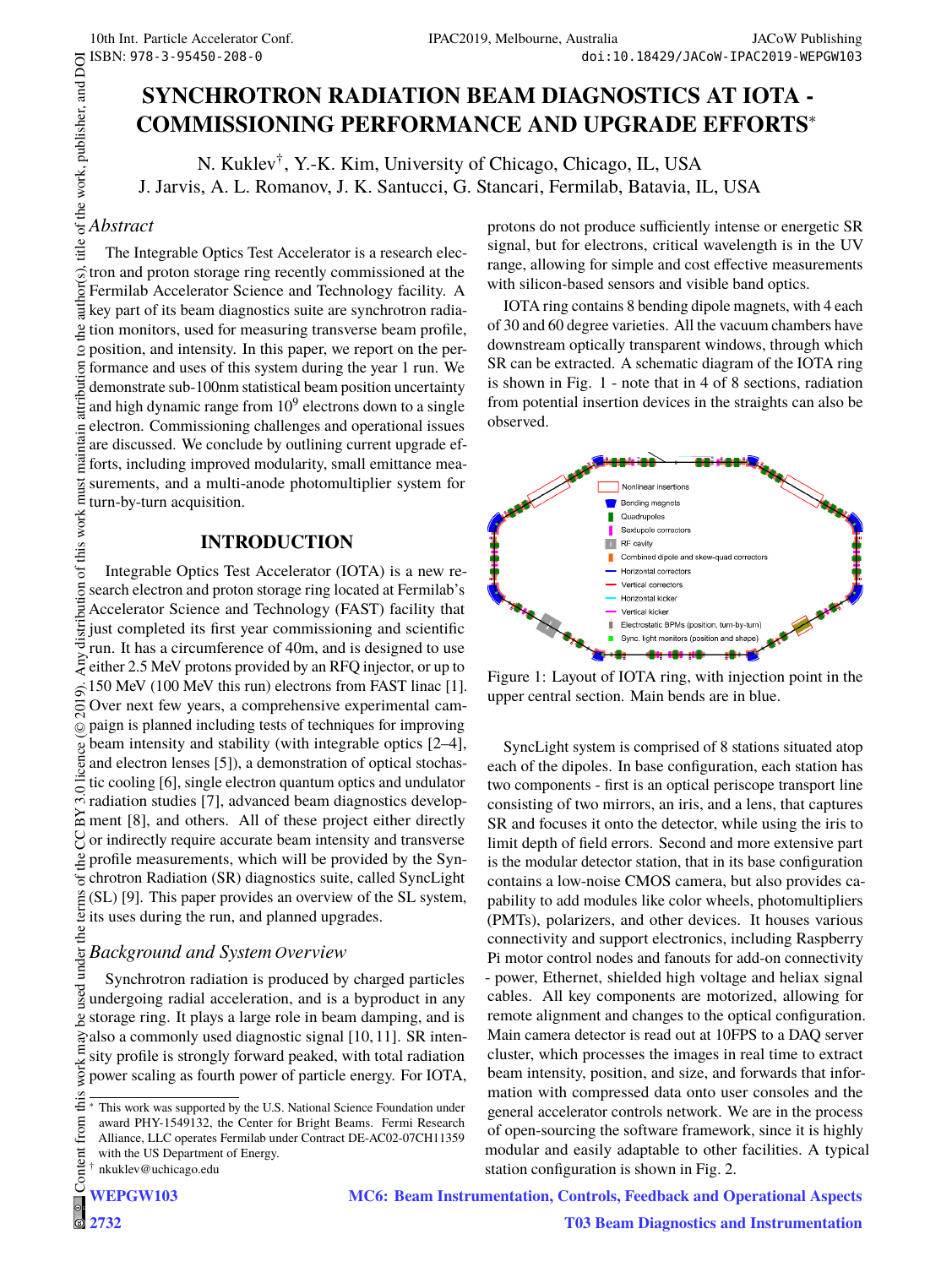

Figure 2: SL station with PMT addon module installed.

#### **COMMISSIONING AND STUDIES**

SyncLight system was used extensively during all stages of the year 1 run, from measuring initial closed orbits (where it could see lower currents than the button BPM system), to the final lattice optics correction (where its resolution, linearity, and noise characteristics provided best constraints for the LOCO [12–14] algorithm), to collecting key data for several of the experiments. The performance of the system was evaluated and improved continuously throughout the run - for instance, slight changes in RF (and hence orbit length) were used to calibrate the system magnification, and few-electron images were used to get an absolute intensity calibration. Direct evaluation of some parameters, like position resolution, was made difficult due to systematic beam drifts - for near Gaussian beams and short time intervals, we observed statistical position errors below 100 nm, several orders of magnitude lower than drift amplitudes. In the following subsections, we highlight some of the experiments that made use of the SL system and discuss the relevant performance parameters.

#### *Intra-beam Scattering and L ifetime L*

Intra-beam scattering (IBS) is a phenomenon caused by particles scattering within the bunch, which transfers momentum between the longitudinal and transverse degrees of freedom. For lepton storage rings, this corresponds to an effective increase in equilibrium emittance. In IOTA, IBS is undesirable since it negatively affects measurements, such as that of dynamic aperture for nonlinear optics. Unfortunately, limited BPM system dynamic range necessitates at least 1mA of current for many measurements, at which point IBS is still significant. To better understand and correct for this, SL system was used in combination with wall current monitor to measure beam size and lifetime as function of current, from which fitted IBS model parameters were derived. Beam size changes with current for a typical injection are shown in Fig. 3, along with Completely Integrated Modified Piwinski (CIMP) model fits. Notably, the full dynamic range of this measurement was covered by only a single optics configuration with an ND=2.0 filter addon.

**T03 Beam Diagnostics and Instrumentation**





#### *Single Electron Detection*

The quantum nature of electron SR emission is often masked by the large number of particles in the ring. However, there are a number of interesting phenomena that can only be observed at ultra-low, few to single electron currents. Typically, such ranges require using PMTs, which sadly do not provide any spatial information. However, with low-noise cameras it is possible to integrate the signal for millions of turns (hundreds of ms) and obtain both intensity and spatial information. Once post-processed to remove hot pixels and background, sum signals from cameras were sufficient to discriminate (Fig. 4) the number of electrons quickly and with high accuracy, cross-checking the initial PMT observations. Unfortunately, long integration times smear out a lot of the intricate behavior, like gas scattering events - our efforts to solve this will be discussed below.



Figure 4: Post-processed sum of pixel intensities for a single camera, showing discrete steps as electrons are lost.

#### *Emittance Measurements*

One of planned IOTA configurations will have beam sizes too low to image directly with sufficient resolution. However, a simple polarizer and bandpass filter module can be inserted to remove  $\sigma$ -mode radiation, and use remaining  $\pi$ -mode (which has a significantly more diffuse and weaker signal) to fit an emittance model with high accuracy. To test the feasibility of this add-on, a polarizer rotation scan was performed in a low emittance configuration, with resulting best profile (shown in Fig. 5) having the expected two-peak distribution with a well resolved central dip.

#### *Nonlinear ptics O*

Due to the various imperfections and nonlinearities in the lattice, beam shape can become strongly non-Gaussian,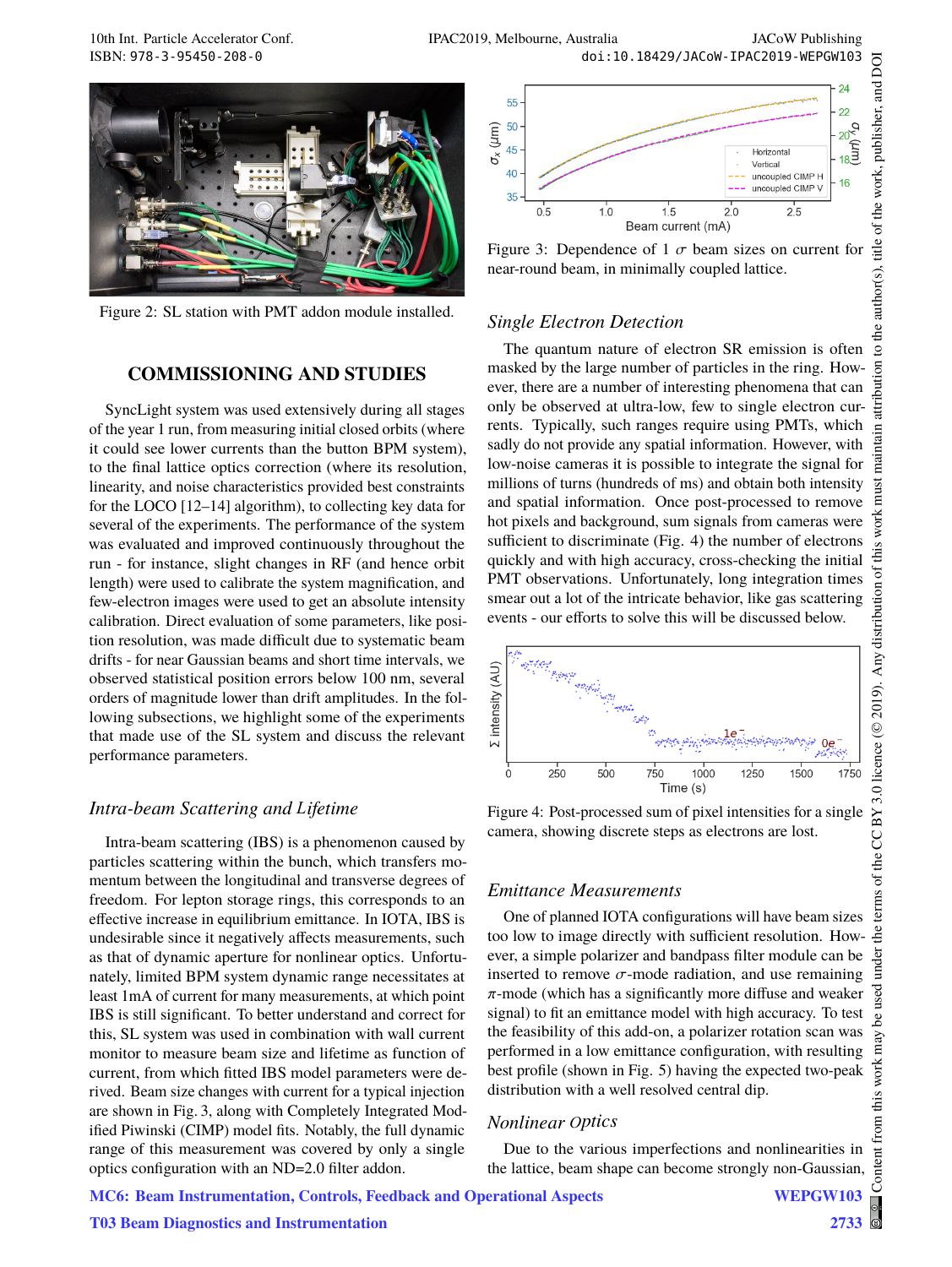

Figure 5: An optimally resolved  $\pi$  mode image in lowitle emittance (left) and nonlinear optics (right) configurations.

author(s), which introduces a bias for averaging systems like BPMs. One such case is for studies of octupole-based nonlinear integrable optics inserts near 1/4 resonance, whereupon stable but high amplitude orbits were observed, as shown in Fig. attribution 6. These phenomena were not initially expected, and have stimulated efforts to reproduce and understand their origin in tracking simulations.



Figure 6: Transverse beam profile after injection near 1/4  $\geq$  resonance with nonlinear octupole insert on. Black denotes no signal, and white a complete saturation.

## **PLANNED UPGRADES**

licence  $(\odot$  2019) While highly effective, one disadvantage of SL system modularity was significant downtime due to constant hardware modifications, so as to carer to specific experimental requirements. For year 2, further optomechanics additions  $\sum_{n=1}^{\infty}$  are planned, such as selectable beam splitters, which will allow for several optical 'beam lines' to be served simultaneously and independently at each station, with minimal need the terms to disturb the main camera. Extensive use of 3d-printed parts and custom controllers will allow for significant cost savings as compared to commercial solutions.

Content from this work may be used under the terms of the CC BY 3.0 licence ( $\epsilon$ under Other desired improvements, as mentioned previously, will focus on sensitivity and time resolution. Unfortunately, buying better cameras will not be sufficient due to fundamental sensor limits - achieving significant improvements  $\mathbf{e}$ requires another type of detector. As such, we are developing a multi-anode PMT prototype, where each anode will work effectively serve as a 'pixel' of a camera, but with turn-byturn resolution and single-electron sensitivity. Currently, this several vendors offer 8x8 detectors, and we have successfrom fully tested a 4x4 variant during this run. There are two main implementation challenges - first is the optical tracking tent system that can optimize PMT coverage (and thereby spatial

resolution) for all the possible lattice configurations. This is a straightforward extension of our previous automation work, but requires careful design and testing due to tradeoffs in resolution, sensitivity, and cost. Second challenge is a cost effective and fast multi GS/s readout - for IOTA bunch length (10 cm), revolution period (133 ns) and typical pulse FWHM (5-10 ns, <1 ns rise time), there is little room to multiplex signals, but acquiring a commercial 64 channel simultaneous ADC is prohibitively expensive. We are exploring fast selectable multiplexing schemes (reading out only most relevant 'pixels') and repurposing spare particle detector digitizer boards as possible solutions. 10th Int. Particle Accelerator Conf.<br>  $\frac{12}{25}$ <br>  $\frac{12}{35}$ <br>  $\frac{12}{25}$ <br>  $\frac{12}{35}$ <br>  $\frac{12}{25}$ <br>  $\frac{12}{35}$ <br>  $\frac{12}{35}$ <br>  $\frac{12}{35}$ <br>  $\frac{12}{35}$ <br>  $\frac{12}{35}$ <br>  $\frac{12}{35}$ <br>  $\frac{12}{35}$ <br>  $\frac{12}{35}$ <br>  $\frac{12}{35}$ <br>

## **CONCLUSION**

We have presented the summary of year 1 architecture, commissioning, and uses of the IOTA SyncLight beam diagnostics suite. The system has met most of its design goals, achieving superb spatial resolution and sensitivity, and has been successfully used for a number of experiments. Operationally, we found that a modular design based on cheap, commercially available electronics allowed for rapid changes to suit experimental needs, at the cost of downtime required to restore the base configuration. We are planning a number of upgrades, including further automation and multi-pixel PMT detectors, to extend the capabilities for year 2 run, expected to begin in the fall of 2019.

## **ACKNOWLEDGEMENTS**

Authors wish to thank all of IOTA team for their help in equipment assembly and debugging.

## **REFERENCES**

- [1] S. Antipov *et al.*, "IOTA (Integrable Optics Test Accelerator): facility and experimental beam physics program," *J. Instrum.*, vol. 12, no. 03, T03002, 2017, http://stacks.iop.org/ 1748-0221/12/i=03/a=T03002
- [2] V. Danilov and S. Nagaitsev, "Nonlinear accelerator lattices with one and two analytic invariants," *Phys. Rev. ST Accel. Beams*, vol. 13, p. 084002, 2010, doi:10.1103/PhysRevSTAB.13.084002
- [3] S.A. Antipov, S. Nagaitsev, and A. Valishev. "Single-particle dynamics in a nonlinear accelerator lattice: attaining a large tune spread with octupoles in IOTA," *J. Instrum.*, vol. 12, no. 04, 2017.
- [4] N. Kuklev, Y. K. Kim, and A. Valishev, "Experimental Demonstration of the Henon-Heiles Quasi-Integrable System at the Integrable Optics Test Accelerator", presented at the 10th Int. Particle Accelerator Conf. (IPAC'19), Melbourne, Australia, May 2019, paper MOPGW113, this conference.
- [5] Y. S. Derbenev, "Theory of electron cooling," 2017, arXiv:1703.09735
- [6] V. Lebedev, "Optical Stochastic Cooling," *ICFA Beam Dyn. Newslett.*, vol. 65, pp. 100–116, 2014.
- [7] I. Lobach *et al.*, "Study of Fluctuations in Undulator Radiation in the IOTA Ring at Fermilab", presented at the 10th Int. Particle Accelerator Conf. (IPAC'19), Melbourne, Australia, May 2019, paper MOPRB088, this conference.

**MC6: Beam Instrumentation, Controls, Feedback and Operational Aspects**